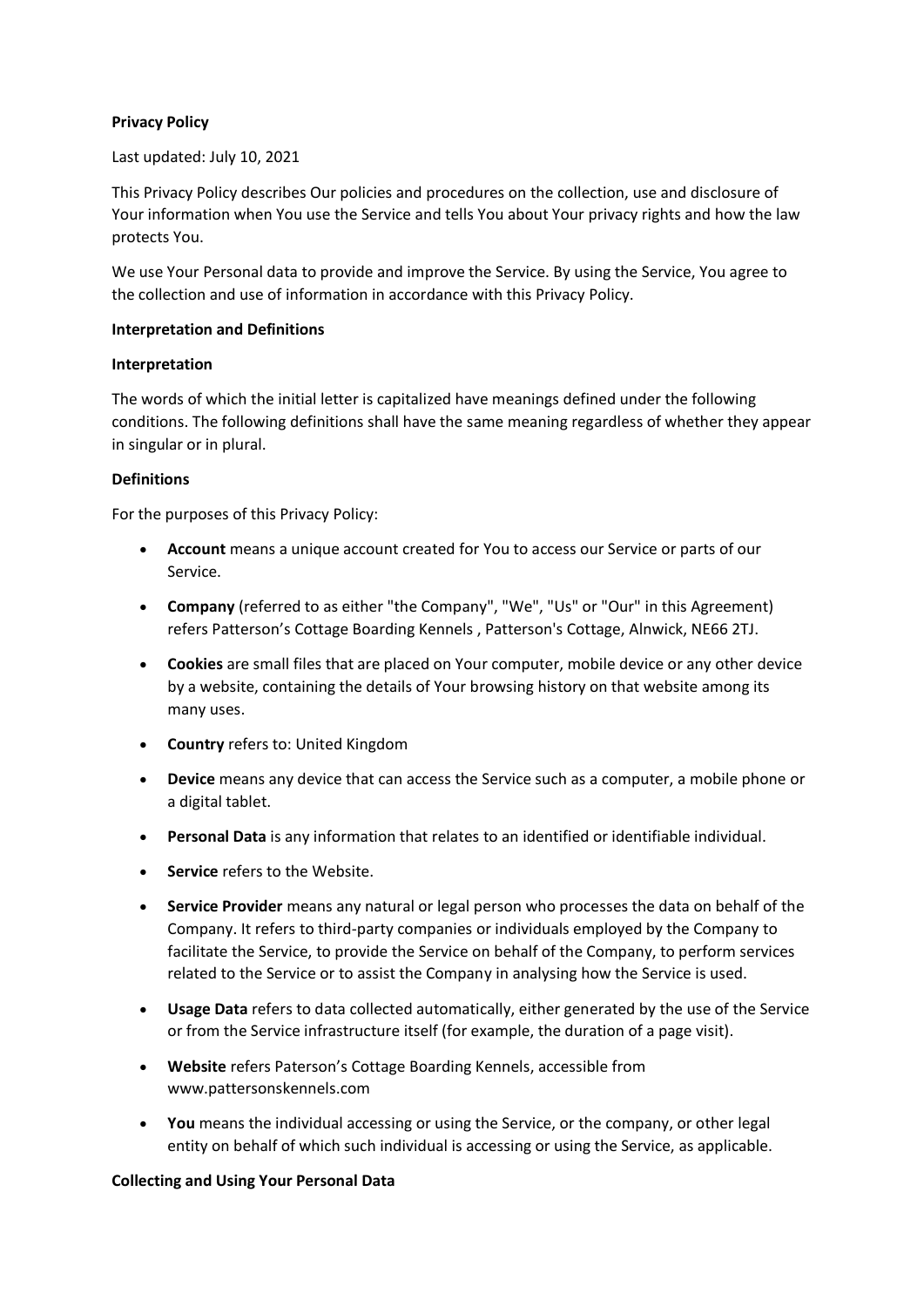# **Types of Data Collected**

# **Personal Data**

While using Our Service, We may ask You to provide Us with certain personally identifiable information that can be used to contact or identify You. Personally identifiable information may include, but is not limited to:

- Email address
- First name and last name
- Phone number
- Address, County, Country, Post Code
- Usage Data

#### **Usage Data**

Usage Data is collected automatically when using the Service.

Usage Data may include information such as Your Device's Internet Protocol address (e.g. IP address), browser type, browser version, the pages of our Service that You visit, the time and date of Your visit, the time spent on those pages, unique device identifiers and other diagnostic data.

When You access the Service by or through a mobile device, We may collect certain information automatically, including, but not limited to, the type of mobile device You use, Your mobile device unique ID, the IP address of Your mobile device, Your mobile operating system, the type of mobile Internet browser You use, unique device identifiers and other diagnostic data.

We may also collect information that Your browser sends whenever You visit our Service or when You access the Service by or through a mobile device.

#### **Tracking Technologies and Cookies**

We use Cookies and similar tracking technologies to track the activity on Our Service and store certain information. Tracking technologies used are beacons, tags, and scripts to collect and track information and to improve and analyse Our Service. The technologies We use may include:

- **Cookies or Browser Cookies.** A cookie is a small file placed on Your Device. You can instruct Your browser to refuse all Cookies or to indicate when a Cookie is being sent. However, if You do not accept Cookies, You may not be able to use some parts of our Service. Unless you have adjusted Your browser setting so that it will refuse Cookies, our Service may use Cookies.
- **Web Beacons.** Certain sections of our Service and our emails may contain small electronic files known as web beacons (also referred to as clear gifs, pixel tags, and single-pixel gifs) that permit the Company, for example, to count users who have visited those pages or opened an email and for other related website statistics (for example, recording the popularity of a certain section and verifying system and server integrity).

Cookies can be "Persistent" or "Session" Cookies. Persistent Cookies remain on Your personal computer or mobile device when You go offline, while Session Cookies are deleted as soon as You close Your web browser.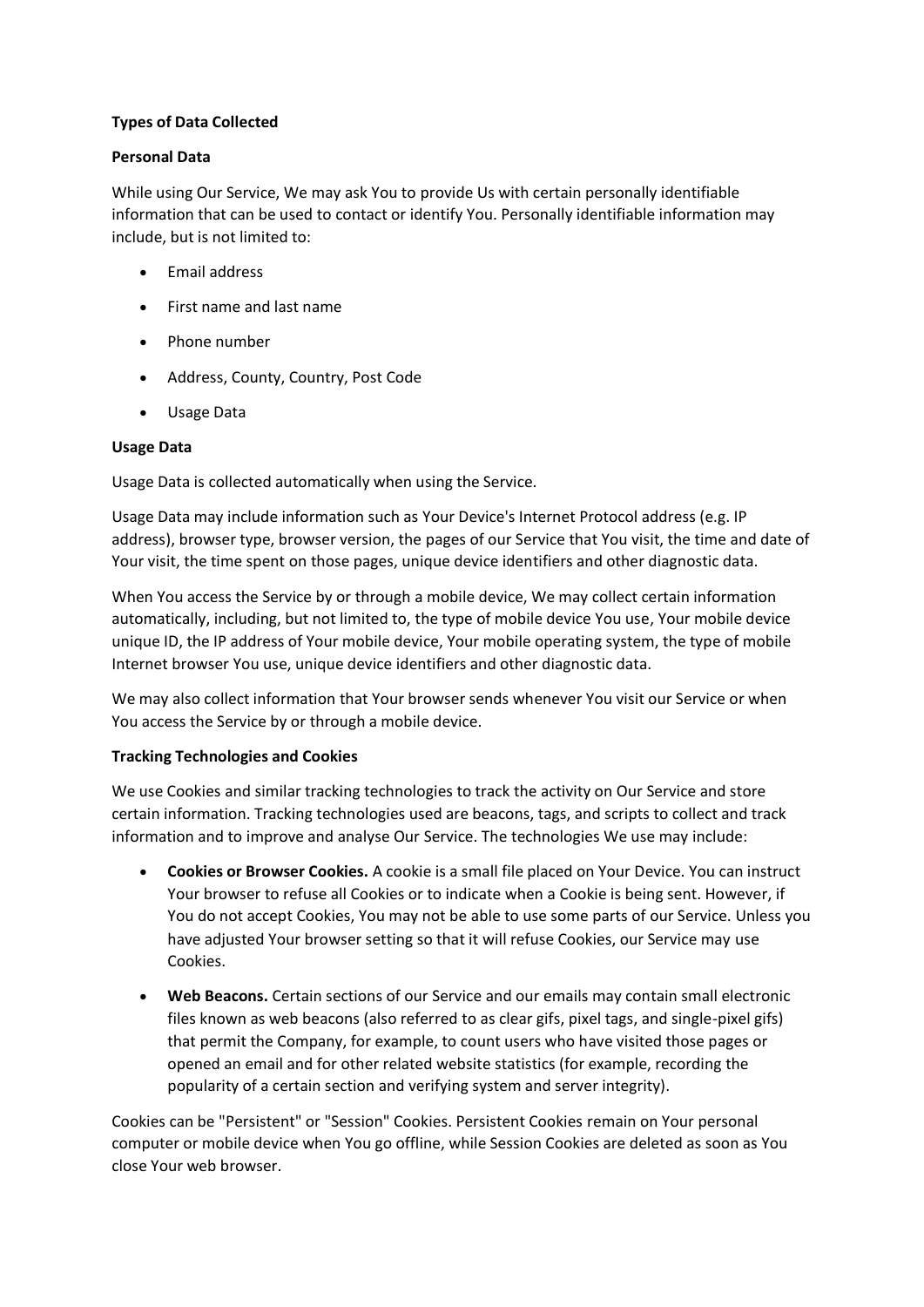We use both Session and Persistent Cookies for the purposes set out below:

# • **Necessary / Essential Cookies**

Type: Session Cookies

Administered by: Us

Purpose: These Cookies are essential to provide You with services available through the Website and to enable You to use some of its features. They help to authenticate users and prevent fraudulent use of user accounts. Without these Cookies, the services that You have asked for cannot be provided, and We only use these Cookies to provide You with those services.

# • **Cookies Policy / Notice Acceptance Cookies**

Type: Persistent Cookies

Administered by: Us

Purpose: These Cookies identify if users have accepted the use of cookies on the Website.

# • **Functionality Cookies**

Type: Persistent Cookies

# Administered by: Us

Purpose: These Cookies allow us to remember choices You make when You use the Website, such as remembering your login details or language preference. The purpose of these Cookies is to provide You with a more personal experience and to avoid You having to re-enter your preferences every time You use the Website.

For more information about the cookies we use and your choices regarding cookies, please visit our Cookies Policy or the Cookies section of our Privacy Policy.

#### **Use of Your Personal Data**

The Company may use Personal Data for the following purposes:

- **To provide and maintain our Service**, including to monitor the usage of our Service.
- **To manage Your Account:** to manage Your registration as a user of the Service. The Personal Data You provide can give You access to different functionalities of the Service that are available to You as a registered user.
- **For the performance of a contract:** the development, compliance and undertaking of the purchase contract for the products, items or services You have purchased or of any other contract with Us through the Service.
- **To contact You:** To contact You by email, telephone calls, SMS, or other equivalent forms of electronic communication, such as a mobile application's push notifications regarding updates or informative communications related to the functionalities, products or contracted services, including the security updates, when necessary or reasonable for their implementation.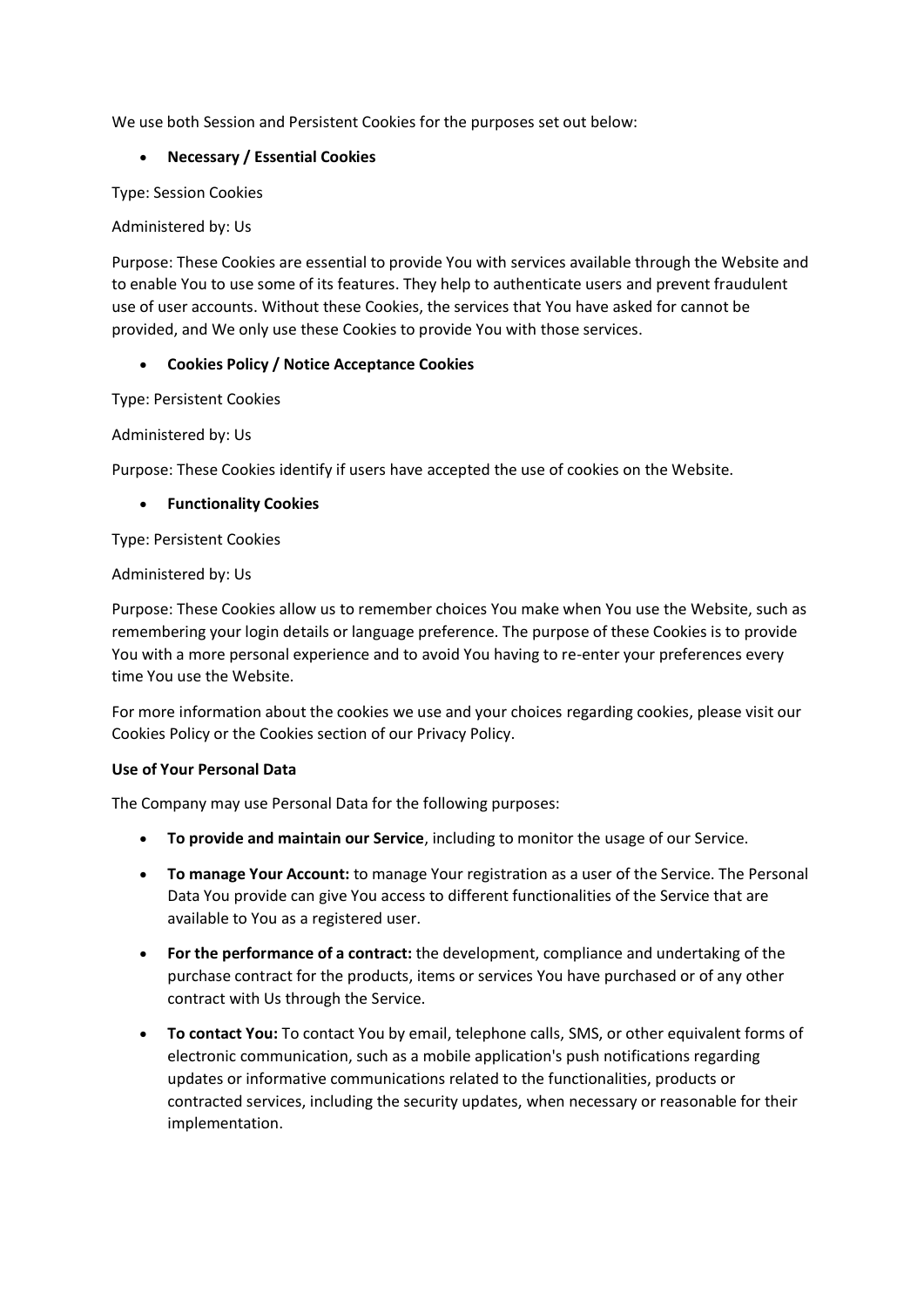- **To provide You** with news, special offers and general information about other goods, services and events which we offer that are similar to those that you have already purchased or enquired about unless You have opted not to receive such information.
- **To manage Your requests:** To attend and manage Your requests to Us.
- **For business transfers:** We may use Your information to evaluate or conduct a merger, divestiture, restructuring, reorganization, dissolution, or other sale or transfer of some or all of Our assets, whether as a going concern or as part of bankruptcy, liquidation, or similar proceeding, in which Personal Data held by Us about our Service users is among the assets transferred.
- **For other purposes**: We may use Your information for other purposes, such as data analysis, identifying usage trends, determining the effectiveness of our promotional campaigns and to evaluate and improve our Service, products, services, marketing and your experience.

We may share Your personal information in the following situations:

- **With Service Providers:** We may share Your personal information with Service Providers to monitor and analyze the use of our Service, to contact You.
- **For business transfers:** We may share or transfer Your personal information in connection with, or during negotiations of, any merger, sale of Company assets, financing, or acquisition of all or a portion of Our business to another company.
- **With Affiliates:** We may share Your information with Our affiliates, in which case we will require those affiliates to honor this Privacy Policy. Affiliates include Our parent company and any other subsidiaries, joint venture partners or other companies that We control or that are under common control with Us.
- **With business partners:** We may share Your information with Our business partners to offer You certain products, services or promotions.
- **With other users:** when You share personal information or otherwise interact in the public areas with other users, such information may be viewed by all users and may be publicly distributed outside.
- **With Your consent**: We may disclose Your personal information for any other purpose with Your consent.

#### **Retention of Your Personal Data**

The Company will retain Your Personal Data only for as long as is necessary for the purposes set out in this Privacy Policy. We will retain and use Your Personal Data to the extent necessary to comply with our legal obligations (for example, if we are required to retain your data to comply with applicable laws), resolve disputes, and enforce our legal agreements and policies.

The Company will also retain Usage Data for internal analysis purposes. Usage Data is generally retained for a shorter period of time, except when this data is used to strengthen the security or to improve the functionality of Our Service, or We are legally obligated to retain this data for longer time periods.

#### **Transfer of Your Personal Data**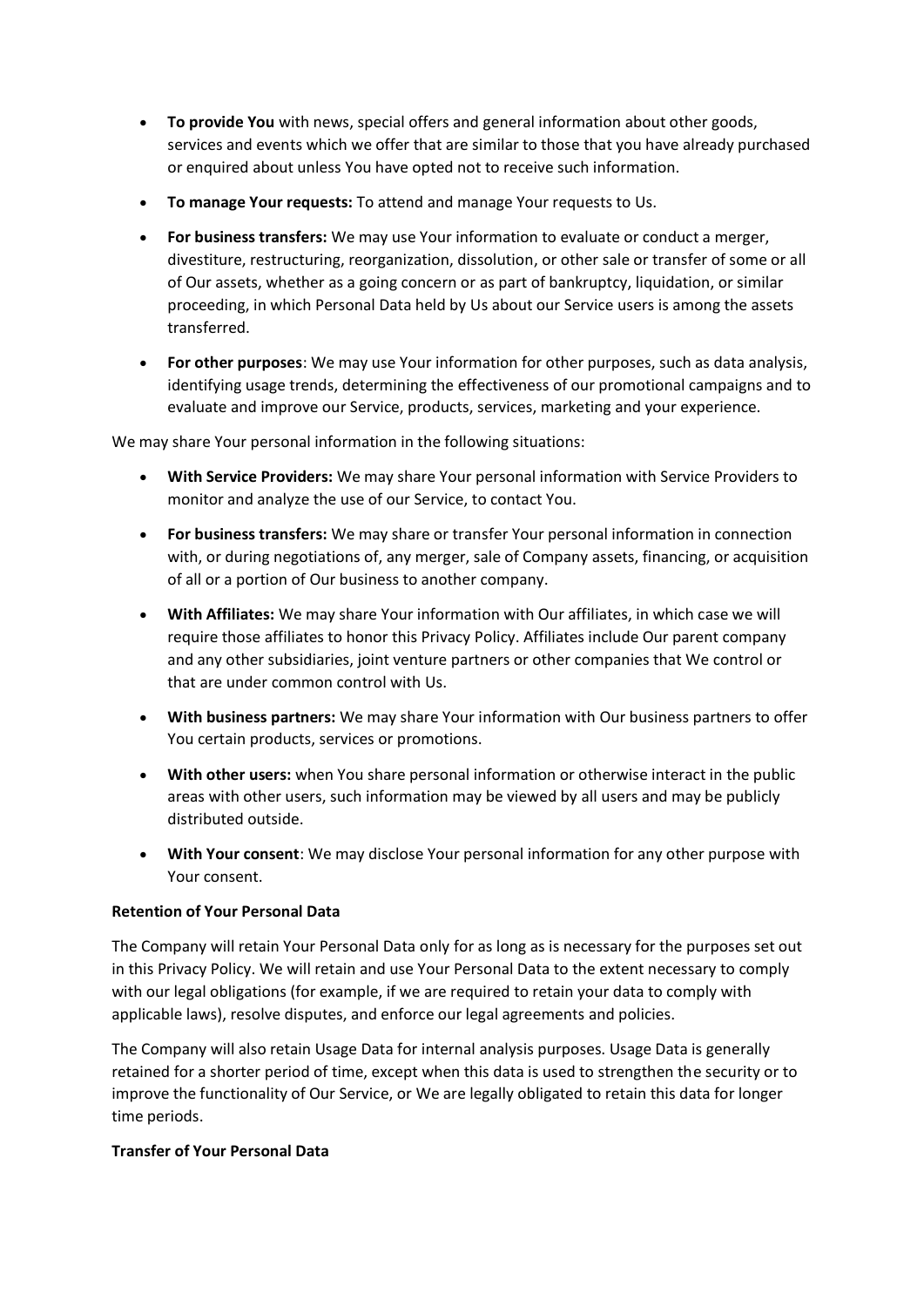Your information, including Personal Data, is processed at the Company's operating offices and in any other places where the parties involved in the processing are located. It means that this information may be transferred to — and maintained on — computers located outside of Your county, province, country or other governmental jurisdiction where the data protection laws may differ than those from Your jurisdiction.

Your consent to this Privacy Policy followed by Your submission of such information represents Your agreement to that transfer.

The Company will take all steps reasonably necessary to ensure that Your data is treated securely and in accordance with this Privacy Policy and no transfer of Your Personal Data will take place to an organization or a country unless there are adequate controls in place including the security of Your data and other personal information.

#### **Disclosure of Your Personal Data**

#### **Business Transactions**

If the Company is involved in a merger, acquisition or asset sale, Your Personal Data may be transferred. We will provide notice before Your Personal Data is transferred and becomes subject to a different Privacy Policy.

#### **Law enforcement**

Under certain circumstances, the Company may be required to disclose Your Personal Data if required to do so by law or in response to valid requests by public authorities (e.g. a court or a government agency).

#### **Other legal requirements**

The Company may disclose Your Personal Data in the good faith belief that such action is necessary to:

- Comply with a legal obligation
- Protect and defend the rights or property of the Company
- Prevent or investigate possible wrongdoing in connection with the Service
- Protect the personal safety of Users of the Service or the public
- Protect against legal liability

#### **Security of Your Personal Data**

The security of Your Personal Data is important to Us, but remember that no method of transmission over the Internet, or method of electronic storage is 100% secure. While We strive to use commercially acceptable means to protect Your Personal Data, We cannot guarantee its absolute security.

#### **Children's Privacy**

Our Service does not address anyone under the age of 13. We do not knowingly collect personally identifiable information from anyone under the age of 13. If You are a parent or guardian and You are aware that Your child has provided Us with Personal Data, please contact Us. If We become